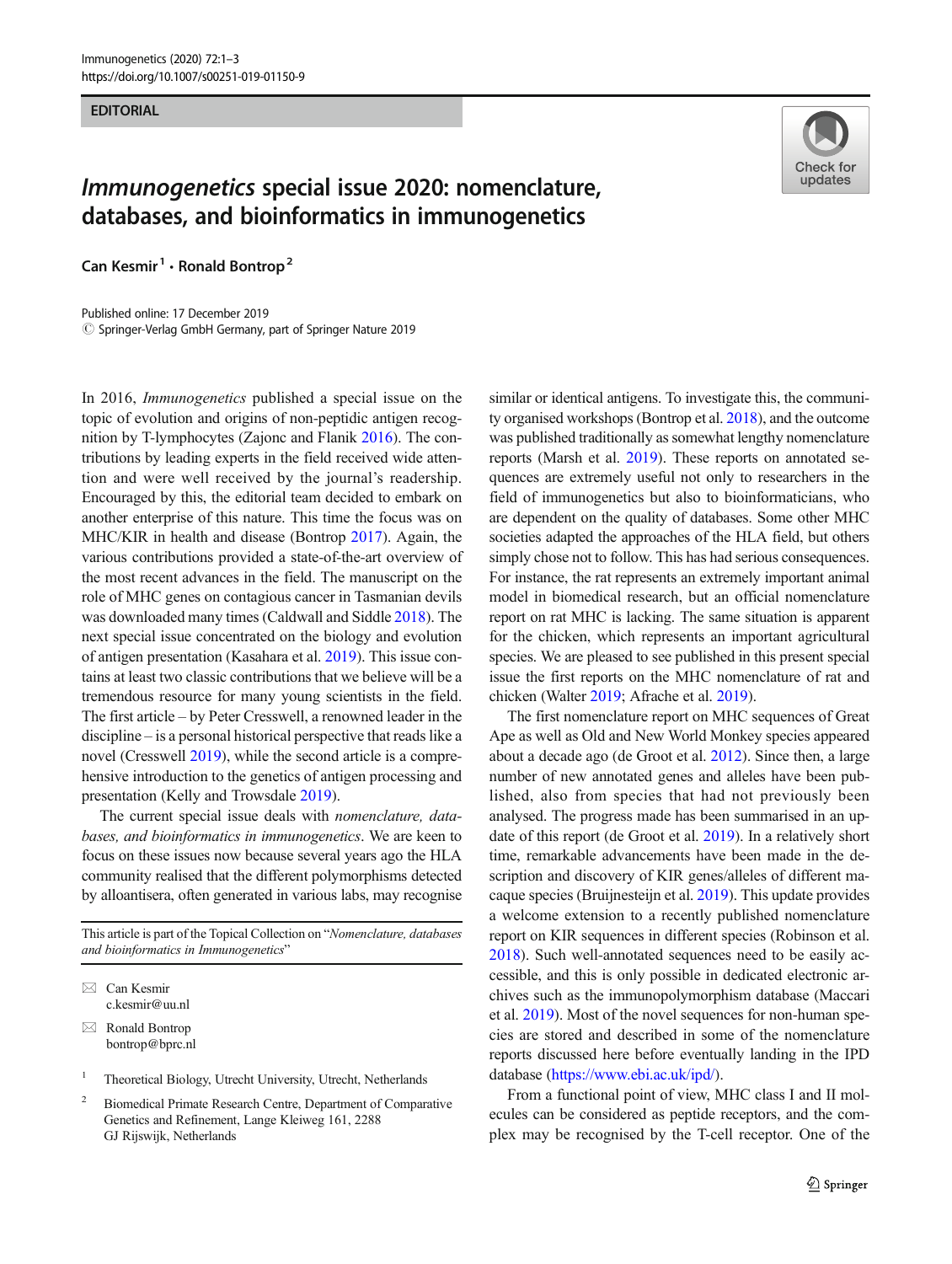<span id="page-1-0"></span>contributions in this special issue provides a historical overview of the Immune Epitope Database, which is an important tool for immunologists working in various disciplines (Martini et al. 2019). However, another team took an alternative approach and highlights a more recent database that describes T-cell receptor repertoires in relation to their antigenic specificities (Zvyagin et al. [2019\)](#page-2-0). As one might expect, the combination of a particular peptide and its cognate MHC may sometimes trigger a disease. The most thoroughly understood example is provided by celiac disease. Immunogenetics was the first journal to publish the nomenclature and listing of celiac disease-relevant gluten T-cell epitopes restricted by HLA-DQ molecules (Sollid et al. [2012](#page-2-0)). This original report has been highly cited and greatly appreciated by the scientific community, and an updated version can be seen in this special issue (Sollid et al. [2019\)](#page-2-0).

Owing to the introduction of novel techniques, immunogenetics, like other life sciences, is enjoying a very data-rich era, and the novel high-throughput data allow us to study complex entities of the immune system. However, to do this properly calls for an interdisciplinary approach in which bioinformaticians and computational biologists work in close collaboration with immunologists. Therefore, in this special issue, we present four reports that demonstrate the analysis of immunogenetics data. The first paper provides the outline of a next-generation sequencing approach that may serve as a typing system of MHC genes in Atlantic salmon (Sundaram et al. [2019\)](#page-2-0), while another contribution describes the characterisation of the Ferret T cell receptor B locus (Gerritsen et al. 2019). Can Kesmir's group has analysed the whole VDJdb database (Ritmahan et al. 2019) for factors on T-cell receptor sequences that define the immunodominance of T-cell responses (Ritmahan et al. 2019). Finally, Eric Spierings' group describes an algorithm that can predict which of a donor's HLA epitopes can be presented by self-HLA molecules of the acceptor (and vice versa) in a transplantation setting (Geneugelijk and Spierings 2019).

By highlighting the topics of nomenclature, databases, and bioinformatics in this special issue, we hope to bring their importance and centrality in immunology into sharper focus. Our goal is to continue publishing outstanding research in these areas, which will serve as a guide to many immunologists in terms of where to find novel data and how to deal with them systematically and efficiently.

## References

Afrache H, Tregaskes CA, Kaufman J (2019) A potential nomenclature for the immuno polymorphism database (IPD) of chicken MHC genes: progress and problems. Immunogenetics.:1–16. [https://doi.](https://doi.org/10.1007/s00251-019-01145-6) [org/10.1007/s00251-019-01145-6](https://doi.org/10.1007/s00251-019-01145-6)

- Bontrop RE (2017) Foreword: Immunogenetics special issue 2017. Immunogenetics 69(8–9):479–480. [https://doi.org/10.1007/](https://doi.org/10.1007/s00251-017-1012-8) [s00251-017-1012-8](https://doi.org/10.1007/s00251-017-1012-8)
- Bontrop R, Brand A, Claas F (2018) In memoriam Johannes Joseph van Rood (1926–2017). Immunogenetics 70(1):1–4. [https://doi.org/10.](https://doi.org/10.1007/s00251-017-1027-1) [1007/s00251-017-1027-1](https://doi.org/10.1007/s00251-017-1027-1)
- Bruijnesteijn J, de Groot NG, Otting N, Maccari G, Guethlein LA, Robinson J, Marsh SGE, Walter L, O'Connor DH, Hammond JA, Parham P, Bontrop RE (2019) Nomenclature report for killer cell immunoglobulin-like receptors (KIR) in macaque species: new genes/alleles, renaming recombinant entities, and IPD-NHKIR updates. Immunogenetics. [https://doi.org/10.1007/s00251-019-01135-](https://doi.org/10.1007/s00251-019-01135-8) [8](https://doi.org/10.1007/s00251-019-01135-8)
- Caldwall A, Siddle H (2018) The role of MHC genes in contagious cancer: the story of Tasmanian devils. Immunogenetics 69(8–9): 537–545. <https://doi.org/10.1007/s00251-017-0991-9>
- Cresswell P (2019) A personal retrospective on the mechanisms of antigen presentation. Immunogenetics 71(3):141–160. [https://doi.org/](https://doi.org/10.1007/s00251-018-01098-2) [10.1007/s00251-018-01098-2](https://doi.org/10.1007/s00251-018-01098-2)
- Geneugelijk G, Spierings E (2019) PIRCHE-II: an algorithm to predict indirectly recognizable HLA epitopes in solid organ transplantation. Immunogenetics.:1–11. [https://doi.org/10.1007/s00251-019-01140](https://doi.org/10.1007/s00251-019-01140-x) [x](https://doi.org/10.1007/s00251-019-01140-x)
- Gerritsen B, Pandit A, Zaaraoui-Boutaha F, van den Hout MCGN, van Ijcken WFJ, de Boer RJ, Andeweg AC (2019) Characterization of the ferret TRB locus guided by V, D, J, and C gene expression analysis. Immunogenetics. [https://doi.org/10.1007/s00251-019-](https://doi.org/10.1007/s00251-019-01142-9) [01142-9](https://doi.org/10.1007/s00251-019-01142-9)
- de Groot NG, Otting N, Robinson J, Blancher A, Lafont BA, Marsh SG, O'Connor DH, Shiina T, Walter L, Watkins DI, Bontrop RE (2012) Nomenclature report on the major histocompatibility complex of Great Ape, Old and New World monkey species. Immunogenetics 64(8):615–631. <https://doi.org/10.1007/s00251-012-0617-1>
- de Groot NG, Otting N, Maccari G, Robinson J, Hammond JA, Blancher A, Lafont BAP, Guethlein LA, Wroblewski EE, Marsh SGE, Shiina T, Walter L, Vigilant L, Parham P, O'Connor DH, Bontrop RE (2019) Nomenclature report 2019: major histocompatibility complex genes and alleles of Great and small Ape and Old and New World monkey species. Immunogenetics.:1–12. [https://doi.org/10.](https://doi.org/10.1007/s00251-019-01132-x) [1007/s00251-019-01132-x](https://doi.org/10.1007/s00251-019-01132-x)
- Kasahara M, Flajnik MD, Takahama Y (2019) Biology, evolution, and history of antigen processing and presentation: immunogenetics special issue 2019. Immunogenetics 71(3):137–139. [https://doi.org/10.](https://doi.org/10.1007/s00251-019-01107-y) [1007/s00251-019-01107-y](https://doi.org/10.1007/s00251-019-01107-y)
- Kelly A, Trowsdale J (2019) Genetics of antigen processing and presentation. Immunogenetics 71(3):161–170. [https://doi.org/10.1007/](https://doi.org/10.1007/s00251-018-1082-2) [s00251-018-1082-2](https://doi.org/10.1007/s00251-018-1082-2)
- Ritmahan W, Kesmir C, Vroomans RMA (2019) Revealing factors determining immunodominant responses against dominant epitopes. Immunogenetics. <https://doi.org/10.1007/s00251-019-01134-9>
- Maccari G, Robinson J, Hammond JA, Marsh SGE (2019) The IPD Project: a centralised resource for the study of polymorphism in genes of the immune system. Immunogenetics.:1–7. [https://doi.](https://doi.org/10.1007/s00251-019-01133-w) [org/10.1007/s00251-019-01133-w](https://doi.org/10.1007/s00251-019-01133-w)
- Marsh SGE, for the WHO Nomenclature Committee for Factors of the HLA System (2019) Nomenclature committee for factors of the HLA system. Nomenclature for factors of the HLA system, update January, February, March 2019. HLA. Int J Immunogenet 93:511– 541. <https://doi.org/10.1111/iji.12430>
- Martini S, Nielsen M, Peters B, Sette A (2019) The immune epitope database and analysis resource program 2003-2018; reflections and outlook. Immunogenetics. [https://doi.org/10.1007/s00251-019-](https://doi.org/10.1007/s00251-019-01137-6) [01137-6](https://doi.org/10.1007/s00251-019-01137-6)
- Robinson J, Guethlein LA, Maccari G, Blokhuis J, Bimber BN, de Groot NG, Sanderson ND, Abi-rached L, Walter L, Bontrop RE, Hammond JA, Marsh SGE, Parham P (2018) Nomenclature for